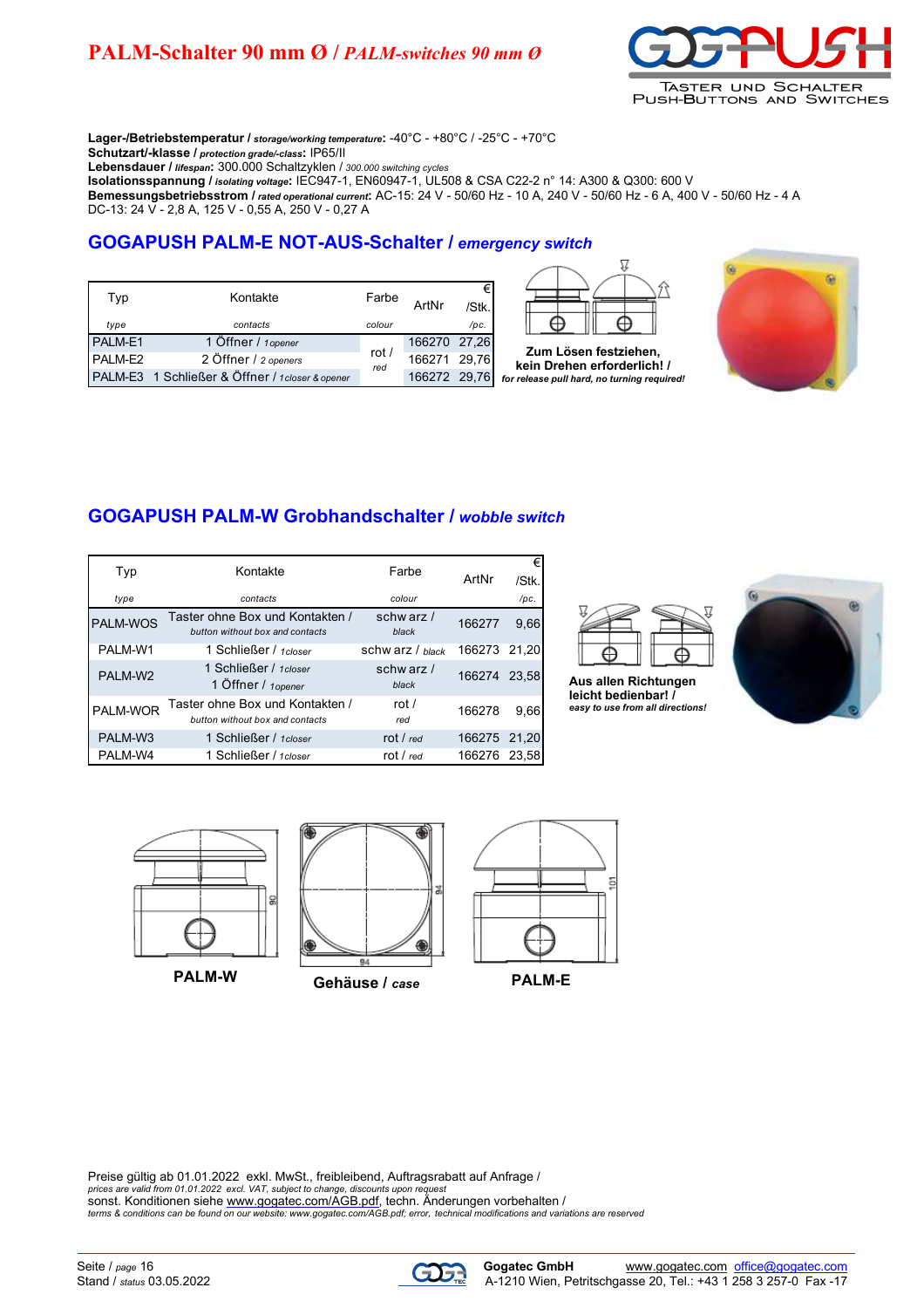

**Pilztaster können in Sicherheitssystemen nach EN418 verwendet werden. /** *Mushroom buttons can be used in safety systems according to EN418.*

#### **GOGAPUSH PDT1 Pilztaster, Druckfläche 33 mm Ø /** *mushroom button, pressure area 33 mm Ø*

|                   |                                                 | Kunststoff / plastic |             |              | Metall / metal |              |              |   |
|-------------------|-------------------------------------------------|----------------------|-------------|--------------|----------------|--------------|--------------|---|
|                   | Farbe                                           |                      | Gegenmutter | €            | Schraubmont.   | €Ι           | Schraubmont. | € |
| Typ               |                                                 | ArtNr                | /Stk.       | ArtNr        | /Stk.          | ArtNr        | /Stk.        |   |
| type              | colour                                          | lock nut             | /pc.        | screw mount. | /pc.           | screw mount. | /pc.         |   |
| PDT <sub>11</sub> | schw arz <sup>*</sup> / $black^*$               | 166260GMSW           | 8.81        | 166260SW     | 8,81           | 166760SW     | 10,40        |   |
| PDT <sub>12</sub> | rot <sup>*</sup> / $red^*$                      | 166260GMRT           | 8.81        | 166260RT     | 8,81           | 166760RT     | 10,40        |   |
| PDT <sub>13</sub> | $qelb* /$ vellow*                               | 166260GMGE           | 9.61        | 166260GE     | 9,61           | 166760GE     | 11,04        |   |
| PDT <sub>14</sub> | schw arz $/$ black                              | 166261GMSW           | 5.89        | 166261SW     | 5.89           | 166761SW     | 7,48         |   |
| PDT <sub>15</sub> | rot / $red$                                     | 166261GMRT           | 5.89        | 166261RT     | 5,89           | 166761RT     | 7,48         |   |
| PDT <sub>16</sub> | qelb / yellow                                   | 166261GMGE           | 6,89        | 166261GE     | 6,89           | 166761GE     | 8,07         |   |
|                   | * mit Drehentriegelung /<br>with rotary release |                      |             |              |                |              |              |   |



# **GOGAPUSH PDT2 Pilztaster, Druckfläche 40 mm Ø /** *mushroom button, pressure area 40 mm Ø*

|                   |                                                 | Kunststoff / plastic |       |              |       | Metall / metal     |       |  |
|-------------------|-------------------------------------------------|----------------------|-------|--------------|-------|--------------------|-------|--|
| Typ               | Farbe                                           | Gegenmutter          | €     | Schraubmont. |       | $∈$ I Schraubmont. | €     |  |
|                   |                                                 | ArtNr                | /Stk. | ArtNr        | /Stk. | ArtNr              | /Stk. |  |
| type              | colour                                          | lock nut             | /pc.  | screw mount. | /pc.  | screw mount.       | /pc.  |  |
| PDT <sub>21</sub> | schw arz <sup>*</sup> / $black^*$               | 166262GMSW           | 8.97  | 166262SW     | 8,97  | 166762SW           | 10,53 |  |
| PDT <sub>22</sub> | rot <sup>*</sup> / $red*$                       | 166262GMRT           | 8.97  | 166262RT     | 8,97  | 166762RT           | 10,53 |  |
| PDT <sub>23</sub> | gelb <sup>*</sup> / yellow <sup>*</sup>         | 166262GMGE           | 9.75  | 166262GE     | 9,75  | 166762GE           | 11,16 |  |
| PDT <sub>24</sub> | schw arz / black                                | 166263GMSW           | 6.04  | 166263SW     | 6,04  | 166763SW           | 7,62  |  |
| PDT <sub>25</sub> | rot / $red$                                     | 166263GMRT           | 6.04  | 166263RT     | 6,04  | 166763RT           | 7,62  |  |
| PDT <sub>26</sub> | $gelb /$ yellow                                 | 166263GMGE           | 7.04  | 166263GE     | 7,04  | 166763GE           | 8,21  |  |
|                   | * mit Drehentriegelung /<br>with rotary release |                      |       |              |       |                    |       |  |



### **GOGAPUSH PDT3 Pilztaster, Druckfläche 60 mm Ø /** *mushroom button, pressure area 60 mm Ø*

|                                                 |                           | Kunststoff / plastic |       |              |       | Metall / metal |       |
|-------------------------------------------------|---------------------------|----------------------|-------|--------------|-------|----------------|-------|
| Typ                                             | Farbe                     | Gegenmutter          | €     | Schraubmont. |       | € Schraubmont. | €     |
|                                                 |                           | ArtNr                | /Stk. | ArtNr        | /Stk. | ArtNr          | /Stk. |
| type                                            | colour                    | lock nut             | /pc.  | screw mount. | /pc.  | screw mount.   | /pc.  |
| PDT31                                           | schw $arz^*$ / $black^*$  | 166264GMSW           | 10.04 | 166264SW     | 10.04 | 166764SW       | 13,23 |
| PDT32                                           | rot <sup>*</sup> / $red*$ | 166264GMRT           | 10.04 | 166264RT     | 10.04 | 166764RT       | 13,23 |
| PDT33                                           | schw arz / black          | 166265GMSW           | 8,24  | 166265SW     | 8.24  | 166765SW       | 9,86  |
| PDT34                                           | rot / $red$               | 166265GMRT           | 8,24  | 166265RT     | 8,24  | 166765RT       | 9,86  |
| * mit Drehentriegelung /<br>with rotary release |                           |                      |       |              |       |                |       |



**GOGAPUSH PDT4 Pilztaster, Druckfläche 40 mm Ø leuchtend /** *mushroom button, pressure area 40 mm Ø bright*

|       |                      | Kunststoff / plastic |       |                    | Metall / metal |                   |       |
|-------|----------------------|----------------------|-------|--------------------|----------------|-------------------|-------|
| Typ   | Farbe                | Gegenmutter          |       | Schraubmont.<br>€Ι |                | Schraubmont.<br>€ | €     |
|       |                      | ArtNr                | /Stk. | ArtNr              | /Stk.          | ArtNr             | /Stk. |
| type  | colour               | lock nut             | /pc.  | screw mount.       | /pc.           | screw mount.      | /pc.  |
| PDT41 | $w$ eiß / $white$    | 166266GMWS           | 6.17  | 166266WS           | 6.17           | 166766WS          | 7,68  |
| PDT42 | rot / $red$          | 166266GMRT           | 6.17  | 166266RT           | 6.17           | 166766RT          | 7,68  |
| PDT43 | grün / green         | 166266GMGN           | 6.17  | 166266GN           | 6,17           | 166766GN          | 7,68  |
| PDT44 | gelb / vellow        | 166266GMGE           | 6.17  | 166266GE           | 6.17           | 166766GE          | 7,68  |
| PDT45 | blau / blue          | 166266GMBL           | 6.17  | 166266BL           | 6,17           | 166766BL          | 7,68  |
| PDT46 | farblos / colourless | 166266GMTR           | 6.17  | 166266TR           | 6.17           | 166766TR          | 7.68  |



#### **Mit Drehentriegelung auf Anfrage /** *upon Request: with rotary release*

Preise gültig ab 01.01.2022 exkl. MwSt., freibleibend, Auftragsrabatt auf Anfrage / *prices are valid from 01.01.2022 excl. VAT, subject to change, discounts upon request* sonst. Konditionen siehe [www.gogatec.com/AGB.pdf,](www.gogatec.com/AGB.pdf) techn. Änderungen vorbehalten / *terms &<conditions can be found on our website: www.gogatec.com/AGB.pdf; error,> technical modifications and variations are reserved*